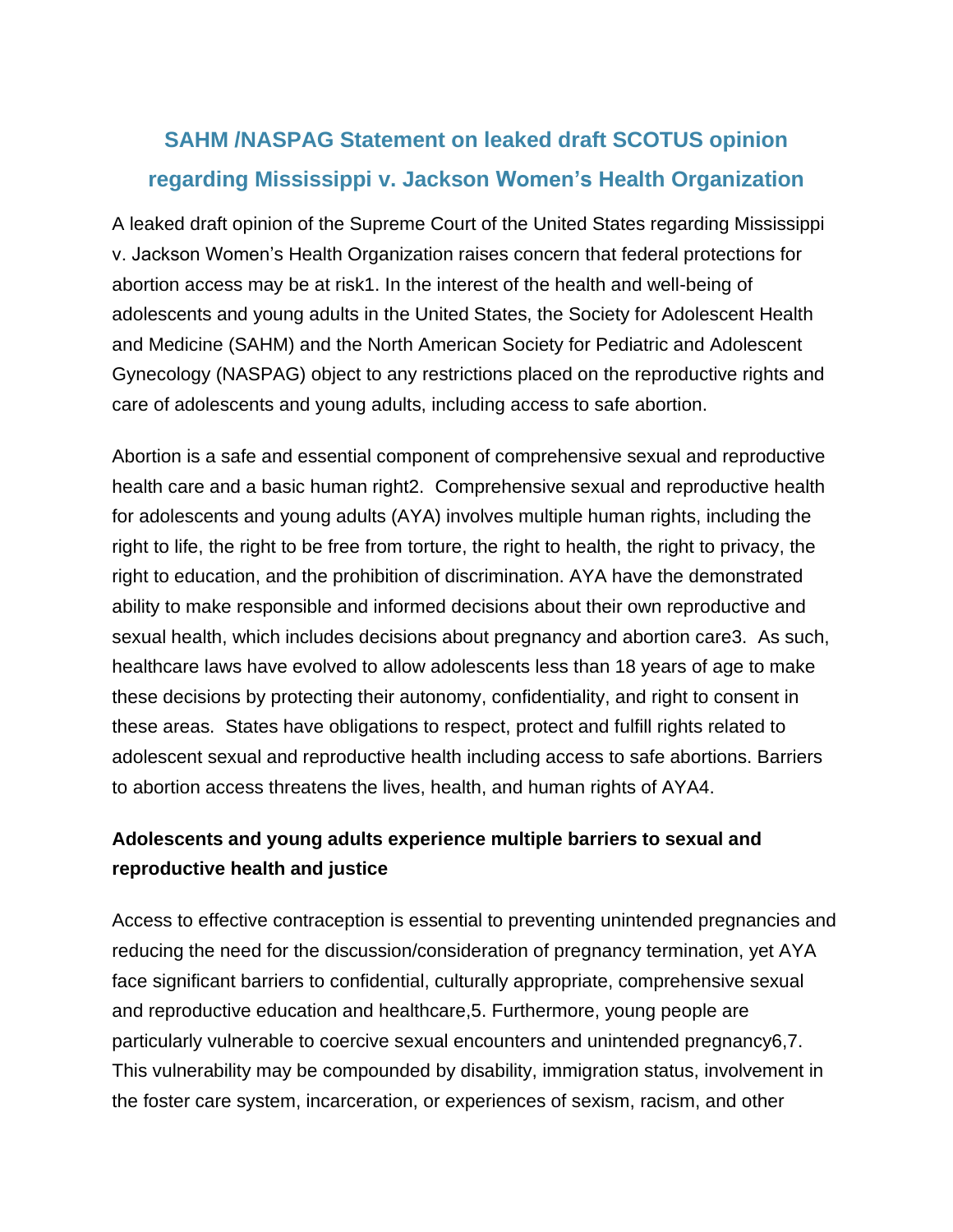systems of oppression8-11. Minor adolescents in particular can encounter substantial challenges in preventing pregnancy when there are laws and policies that restrict the provision of contraception and limit a minor's autonomy to make reproductive healthcare decisions. Access to contraception may also be limited by financial resources and healthcare providers' own bias, coercion, or lack of willingness to acknowledge AYA's sexual and reproductive health needs2,12. AYA need reproductive justice-informed, comprehensive sexual and reproductive health education and care that includes access to abortion13.

#### **Adolescents and young adults experience specific barriers to abortion access**

In 2019 (most recent available data) the distribution of reported abortions across ages was 2% for those <15 years, 8.6% for 15-19 years, 27.6% for 20-24 years, and 29.3% for 25-29 years14. Reducing barriers to comprehensive sexual and reproductive education and healthcare is an essential component for AYA to obtain the highest attainable standard of physical and mental health as stated in the Universal Declaration of Human Rights16, as unintended pregnancy and childbearing for AYA is both a cause and a consequence of adverse health, education, and economic circumstances. Ensuring reproductive rights and access to abortion is one critical piece of improving the life circumstances of families and communities.

AYA face significant barriers to confidential abortion due to financial constraints, travel challenges, and limited access to medication abortion by telehealth17-27. All leading medical associations explicitly support parental involvement in adolescent health care; however, adolescent confidentiality must be protected in the case of sexual and reproductive healthcare, including abortions. Mandating communication about abortion can have detrimental consequences in delaying access to medical care and placing the minor at risk of violence or abuse. Parental notification and consent requirements place additional and undue burdens for this particularly vulnerable population. AYA will be disproportionately impacted if Roe v. Wade is overturned and by further state-based restrictions on abortion access 17,19,27.

#### **Health professionals who serve adolescents and young adults must:**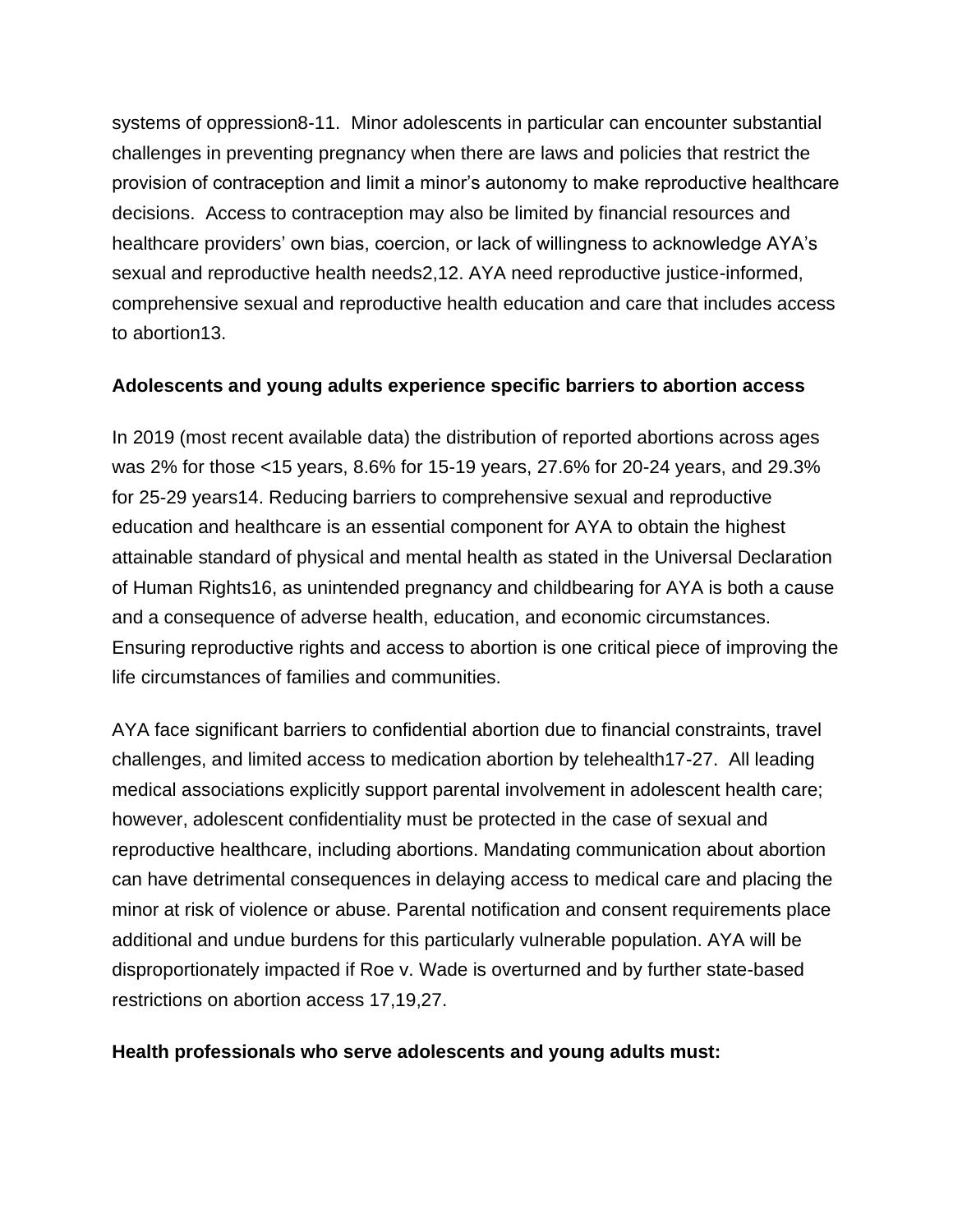1. Contribute to health system, research, and advocacy efforts to ensure adolescents and young adults have access to safe abortion. This includes normalizing the topics of abortion and pregnancy options counseling as an essential component of comprehensive sexual and reproductive health care when speaking to colleagues, AYA, parents, guardians, and supportive adults.

2. Educate policymakers on AYA's developmental capacity to make safe and informed reproductive health decisions, apply a rights-based framework to adolescent abortion access, and oppose legislation requiring parental consent or notification for abortion care or imposing age restrictions on telehealth abortion services.

3. Catalyze community members to support AYA, by holding elected officials accountable to improve access to contraception and comprehensive sexual health education and by supporting initiatives that promote health, agency, and opportunity among AYA facing reproductive health inequities.

1. Gerstein J, Ward A. Supreme Court has voted to overturn abortion rights, draft opinion shows. 2022. May 2, 2022. https://www.politico.com/news/2022/05/02/supremecourt-abortion-draft-opinion-00029473

2. Burke PJ, Coles MS, Di Meglio G, et al. Sexual and reproductive health care: a position paper of the Society for Adolescent Health and Medicine. J Adolesc Health. Apr 2014;54(4):491-6. doi:10.1016/j.jadohealth.2014.01.010

3. Grootens-Wiegers P, Hein IM, van den Broek JM, de Vries MC. Medical decision-making in children and adolescents: developmental and neuroscientific aspects. BMC Pediatr. 2017;17(1):120. Published 2017 May 8. doi:10.1186/s12887- 017-0869-x

4. World Health Organization. Abortion. 2021. November 25, 2021. https://www.who.int/news-room/fact-sheets/detail/abortion

5. Breuner CC, Mattson G, ADOLESCENCE CO, et al. Sexuality Education for Children and Adolescents. Pediatrics. 2016;138(2)doi:10.1542/peds.2016-1348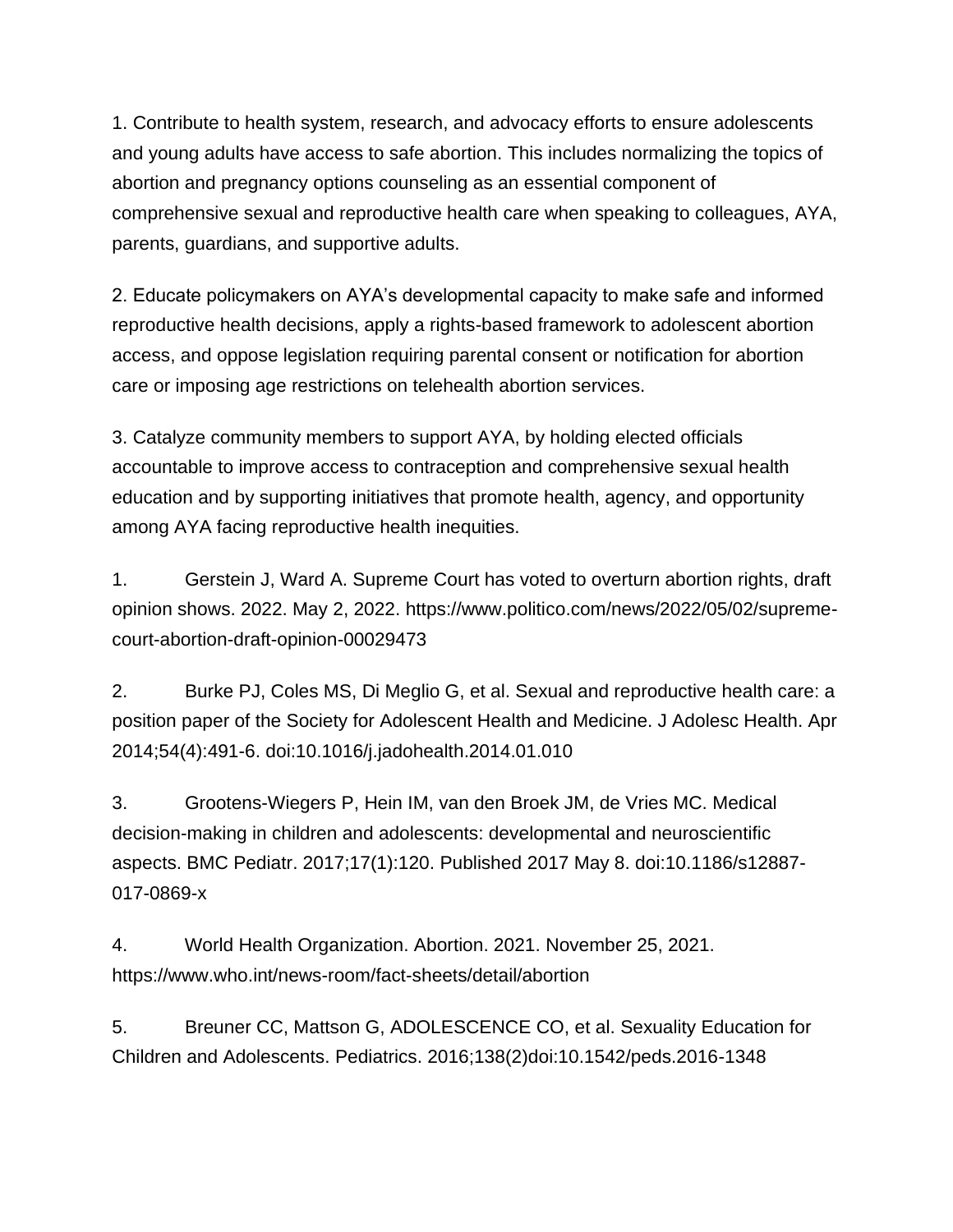6. Barral R, Kelley MA, Harrison ME, et al. Dismantling Inequities in Adolescent and Young Adult Health through a Sexual and Reproductive Health Justice Approach. Semin Reprod Med. Jan 20 2022;doi:10.1055/s-0042-1742347

7. Franchino-Olsen H. Vulnerabilities Relevant for Commercial Sexual Exploitation of Children/Domestic Minor Sex Trafficking: A Systematic Review of Risk Factors. Trauma, Violence, & Abuse. 2021;22(1):99-111. doi:10.1177/1524838018821956

8. Rizk R, Alderman E. Issues in gynecologic care for adolescent girls in the juvenile justice system. J Pediatr Adolesc Gynecol. Feb 2012;25(1):2-5. doi:10.1016/j.jpag.2011.01.060

9. Kaufman M. The sexual abuse of young people with a disability or chronic health condition. Paediatr Child Health. Jun 2011;16(6):365. doi:10.1093/pch/16.6.365

10. Mailhot Amborski A, Bussières EL, Vaillancourt-Morel MP, Joyal CC. Sexual Violence Against Persons With Disabilities: A Meta-Analysis. Trauma Violence Abuse. Mar 4 2021:1524838021995975. doi:10.1177/1524838021995975

11. PettyJohn ME, Reid TA, Miller E, Bogen KW, McCauley HL. Reproductive coercion, intimate partner violence, and pregnancy risk among adolescent women with a history of foster care involvement. Child Youth Serv Rev. Jan 2021;120doi:10.1016/j.childyouth.2020.105731

12. Gomez AM, Wapman M. Under (implicit) pressure: young Black and Latina women's perceptions of contraceptive care. Contraception. Oct 2017;96(4):221-226. doi:10.1016/j.contraception.2017.07.007

13. Ross L, Solinger R. Reproductive Justice: An Introduction. University of California Press; 2017.

14. Kortsmit K, Mandel MG, Reeves JA, et al. Abortion Surveillance — United States, 2019. MMWR Surveill Summ 2021;70(No. SS-9):1–29. DOI: http://dx.doi.org/10.15585/mmwr.ss7009a1)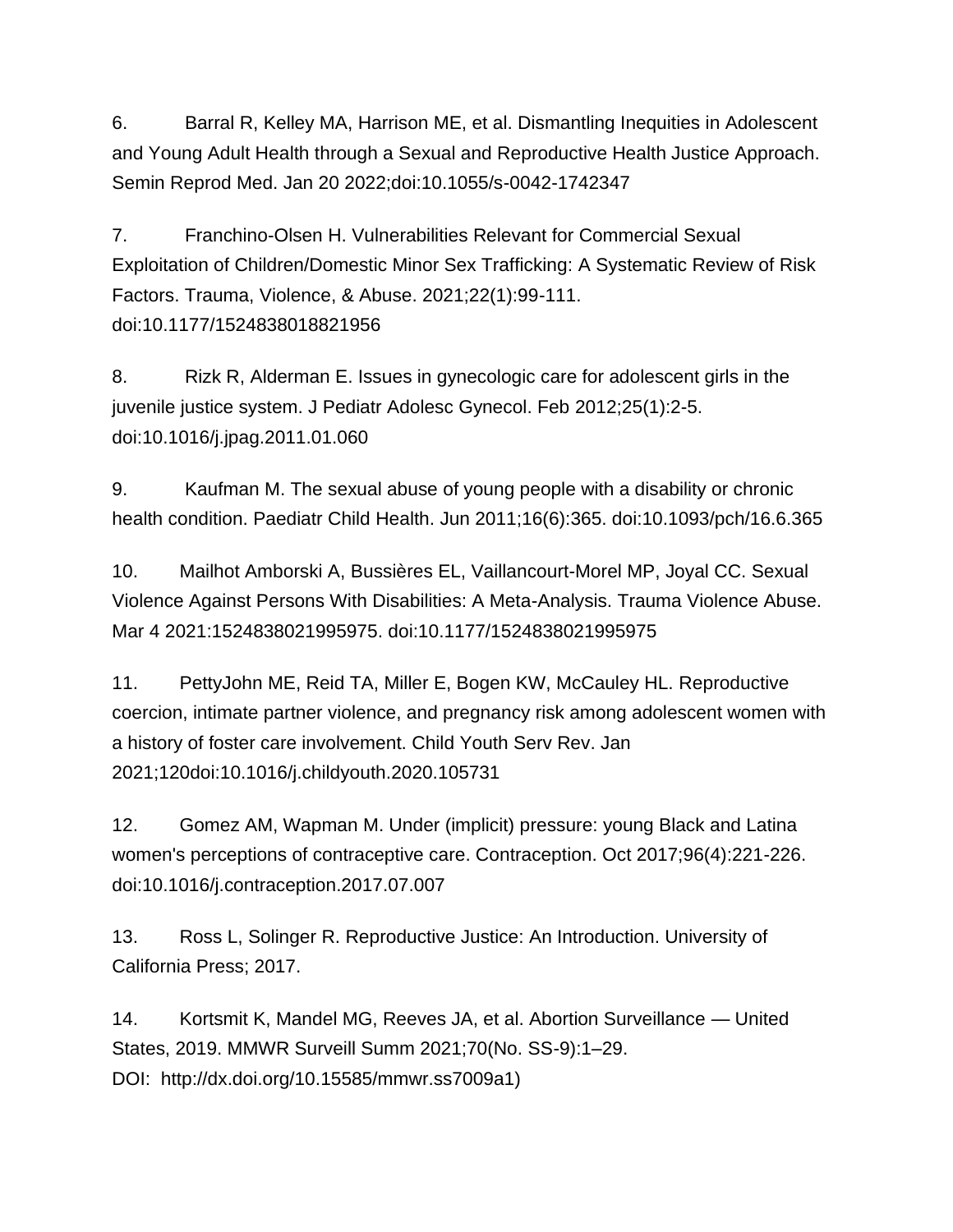15. Martin JA, Hamilton BE, Osterman MJK, Driscoll AK. Births: final data for 2019. Natl Vital Stat Rep 2021;70:1–51.

16. The Universal Declaration of Human Rights, 1948-1998. New York: United Nations Dept. of Public Information, 1998. Print. Turabian (6th ed.) United Nations.

17. ADOLESCENCE CO, Braverman PK, Adelman WP, et al. The Adolescent's Right to Confidential Care When Considering Abortion. Pediatrics. 2017;139(2)doi:10.1542/peds.2016-3861

18. Davis AR, Beasley AD. Abortion in adolescents: epidemiology, confidentiality, and methods. Curr Opin Obstet Gynecol. Oct 2009;21(5):390-5. doi:10.1097/GCO.0b013e3283307b84

19. Bryson AE, Hassan A, Goldberg J, Moayedi G, Koyama A. Call to Action: Healthcare Providers Must Speak Up for Adolescent Abortion Access. J Adolesc Health. Feb 2022;70(2):189-191. doi:10.1016/j.jadohealth.2021.11.010

20. Committee on Health Care for Underserved Women. Increasing Access to Abortion. ACOG Committee Opinion. American College of Obstetricians and Gynecologists; 2020;136(6). https://www.acog.org/clinical/clinical-guidance/committeeopinion/articles/2020/12/increasing-access-to-abortion

21. Coleman-Minahan K, Stevenson AJ, Obront E, Hays S. Young Women's Experiences Obtaining Judicial Bypass for Abortion in Texas. J Adolesc Health. Jan 2019;64(1):20-25. doi:10.1016/j.jadohealth.2018.07.017

22. Ely GE, Hales TW, Jackson DL, Kotting J, Agbemenu K. Access to choice: Examining differences between adolescent and adult abortion fund service recipients. Health Soc Care Community. Apr 23 2018;doi:10.1111/hsc.12582

23. Leyser-Whalen O, Torres L, Gonzales B. Revealing Economic and Racial Injustices: Demographics of Abortion Fund Callers on the U.S.-Mexico Border. Womens Reprod Health (Phila). 2021;8(3):188-202. doi:10.1080/23293691.2021.1973845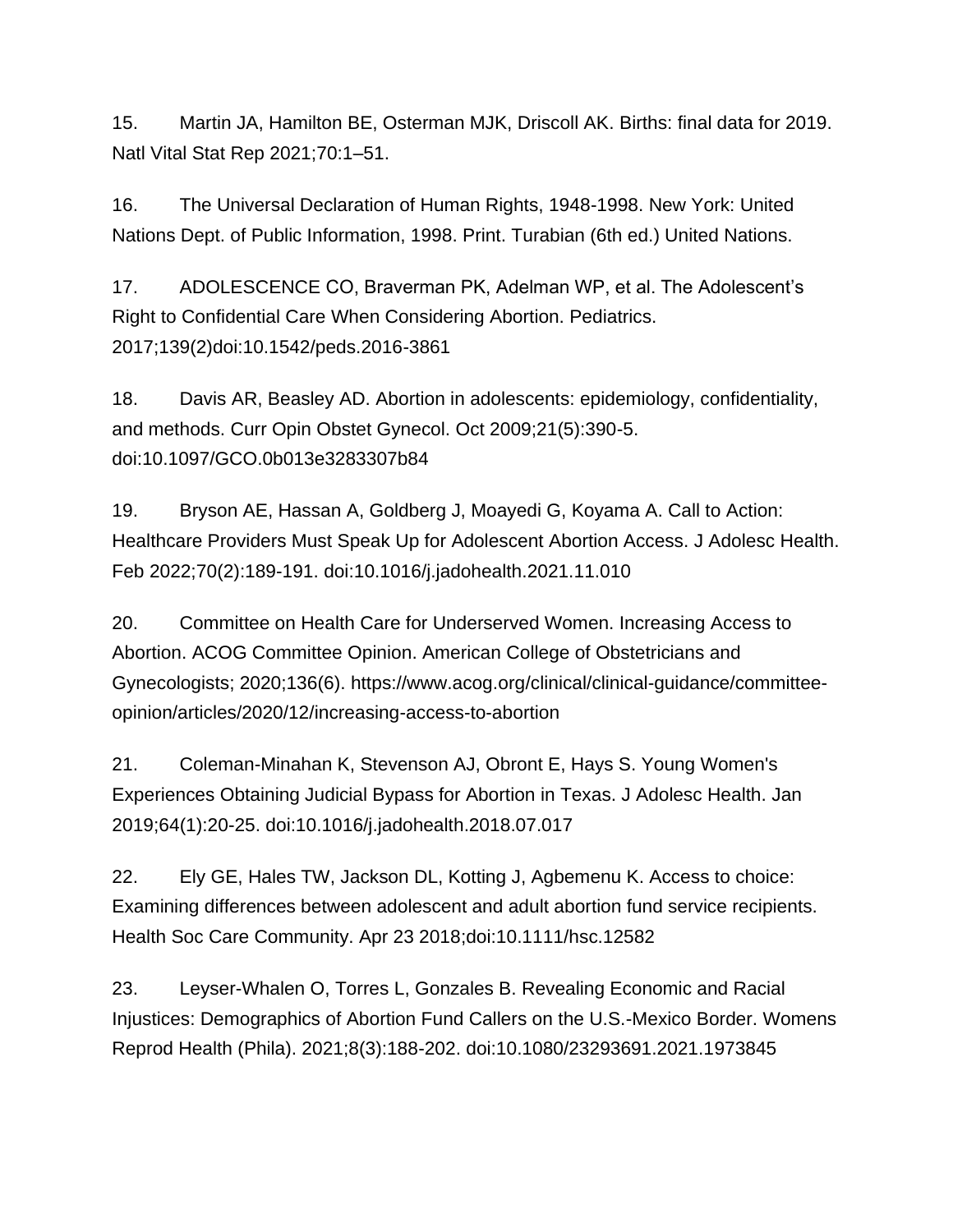24. HeyJane. https://www.heyjane.co/how-it-

works#:~:text=Hey%20Jane%20provides%20medication%20abortion,Medically%20eligi ble

25. Abortion Care. Choix, Inc. https://www.mychoix.co/abortion-care

26. GREYHOUND LINES INC. PASSENGER FARE TARIFF AND SALES MANUAL. https://extranet.greyhound.com/revsup/pfsm/pdf/sec07dsc.pdf

27. Upadhyay UD, Weitz TA, Jones RK, Barar RE, Foster DG. Denial of abortion because of provider gestational age limits in the United States. Am J Public Health. Sep 2014;104(9):1687-94. doi:10.2105/ajph.2013.301378

**Contributors** (alphabetical): Melanie Baca, MD (SAHM, SFP), Megan Harrison, MD FRCPC (NASPAG Advocacy Committee Co-Chair, SAHM), Laura Grubb, MD MPH (SAHM Advocacy Committee Chair), Andrea Hoopes MD MPH (SAHM, SFP ASRH SIG Co-Chair), Loris Hwang MD (SAHM SRH Committee Chair), Julie Maslowsky, PHD (SAHM, SFP ASRH SIG Co-Chair), Mary Romano, MD, MPH (NASPAG Advocacy Committee Co-Chair, SAHM), Kathleen Tebb, PHD (SAHM SRH and Advocacy Committee Consultant), Nichole Tyson, MD (NASPAG Vice President)

### **About NASPAG:**

The North American Society for Pediatric and Adolescent Gynecology (NASPAG), founded in 1986, is dedicated to providing multidisciplinary leadership in education, research, and gynecologic care to improve the reproductive health of youth. Its focus is to serve and be recognized as the lead provider in PAG education, research, and clinical care, conduct and encourage multidisciplinary and inter-professional programs of medical education and research in the field of PAG, and advocate for the reproductive well-being of children and adolescents and the provision of unrestricted, unbiased and evidence-based practice of PAG. Its official journal, Journal of Pediatric and Adolescent Gynecology, had its first volume published in 1987 and it continues to cover the spectrum of basic science and clinical research in the subspecialty area, addressing gynecological related problems from birth through the early twenties.